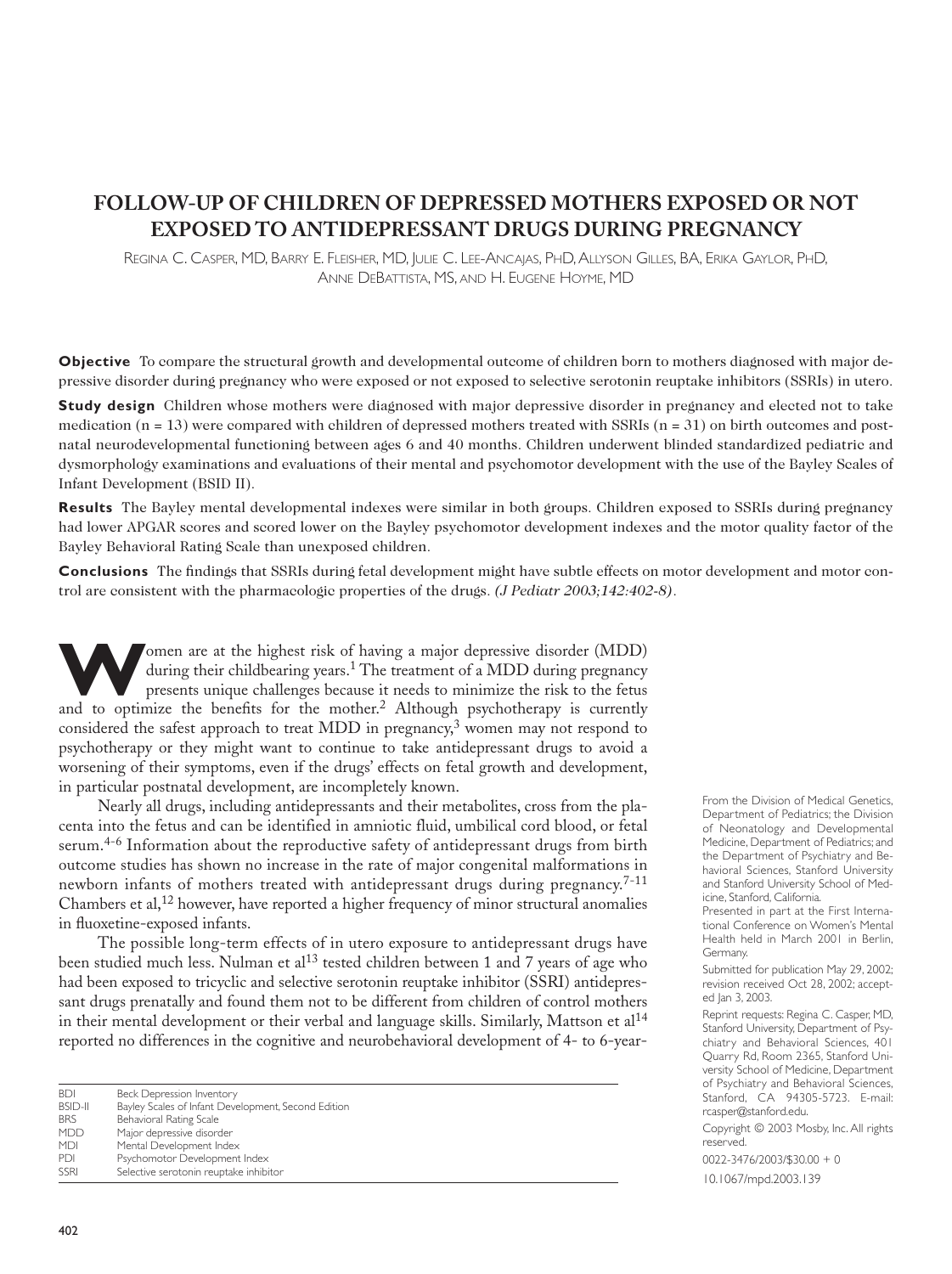old children of mothers treated with fluoxetine during pregnancy compared with children of control mothers.

Because the presence of a major depressive disorder and maternal depressive symptoms during pregnancy may affect pregnancy outcome and postnatal development,<sup>15,16</sup> this follow-up study was designed to include as a control group women diagnosed with MDD during pregnancy who remained medication-free and to compare the physical and mental development of their offspring with that of women diagnosed with MDD who used SSRI antidepressant drugs during pregnancy.

#### METHODS

Women who were in treatment in the Women's Wellness Clinic or with other clinicians and who met DSM-IV criteria<sup>17</sup> for Major Depressive Disorder during pregnancy were invited to participate in the follow-up study. They were recruited before or during pregnancy (71%) or after delivery (29%). The study was approved by the Panel on Human Subjects in Medical Research at Stanford University. All women signed consent forms that contained a description of the content and purpose of the study, with one form for themselves and one for the participating child. Thirteen women remained medicationfree throughout their pregnancy and opted for psychotherapy only. Thirty-one women were taking SSRIs at referral or started SSRI antidepressant drugs during pregnancy.

#### **Medication Use During Pregnancy**

Of the 31 women who took SSRIs, 48% took sertraline; 23% took fluoxetine; 26% took paroxetine, and 3.2% took fluvoxamine (50 mg/d). The average daily doses of sertraline, fluoxetine, and paroxetine were  $113.2 \pm 72.3$  mg,  $20 \pm 11.9$  mg, and  $17.2 \pm 10.1$  mg, respectively; 45% of the women took SSRIs throughout, 71% took SSRIs during the first trimester, and 74% took SSRIs during the third trimester. All women received supportive psychotherapy. For assessing alcohol consumption, one drink was defined as one glass of wine, one bottle of beer, or one mixed drink per day. Fewer than 9 drinks during pregnancy were not considered alcohol use.

All women were interviewed in person, with the Structured Clinical Interview for DSM-IV Axis I Disorders<sup>18</sup> used to confirm the diagnosis of a major depressive disorder. Women were asked to complete a Likert Scale (ranging from 1 [not depressed] to 10 [severely depressed]), summarizing their level of depression for each trimester of the pregnancy. We also asked women to complete the Beck Depression Inventory  $(BDI)^{19}$  at a time during their pregnancy when they had significant depressive symptoms and selected each woman's highest BDI rating.

Each woman completed a questionnaire that contained sociodemographic information; medical, family, and psychiatric history; information about the index pregnancy; information about any drug exposure; the dose and timing of antidepressant drugs; and the use of vitamins, caffeine, alcohol, and nicotine, including dose and timing. Information regarding delivery and neonatal course were collected from obstetric and neonatal medical records.

**FOLLOW-UP EVALUATION.** Children ranged in age from 6 months to 40 months. All children underwent neurologic and dysmorphology examinations performed by a pediatric neurologist with certification in a standardized evaluation method for neurologic functioning<sup>20</sup> and a dysmorphologist, respectively. Pediatricians and psychologists who conducted the follow-up evaluations had no knowledge of the mothers' medication status. A standardized 130-item checklist was used by the dysmorphologist to record minor anomalies. Frequency calculations were based on first-trimester exposure only. Prematurity was defined as delivery at <37 weeks' gestation. The child's level of mental and motor development was tested by a clinical child psychologist by using the Bayley Scales of Infant Development, Second Edition (BSID-II).21 The BSID-II consists of three scales: the Mental Development Index (MDI), the Psychomotor Development Index (PDI), and the Behavioral Rating Scale (BRS). The Mental and Motor Scales assess the child's current level of cognitive, language, personal-social, and fine and gross motor development. The BRS assesses qualitative aspects of the child's behavior during the testing situation by using a rating scale completed by the psychologist. The two psychologist raters are reliability certified on the BSID-II annually as part of a National Institutes of Health–funded collaborative neonatal outcome study.

#### **Data Analysis**

Statistical analyses were performed with the SPSS system (SPSS, Inc, Chicago, Ill), version 10.0. Outcome characteristics were compared by use of  $\chi^2$  tests. All tests were 2-tailed, with an  $\alpha$  level of .05. Pearson moment correlations were used to test associations between variables. Analyses of covariance were used for group comparisons if a variable showed significant between group differences. The Cohen *d* was calculated to determine effect sizes.

#### RESULTS

The proportion of prospectively/retrospectively recruited women was similar in both experimental groups ( $\chi^2$  = .59; *P* =.44 ). There were no differences between prospectively and retrospectively studied patients on any of the demographic or outcome variables.

#### **Maternal Characteristics During Pregnancy and Delivery**

All but three women were white (Table I). All received early and regular prenatal care. No between-group differences were found for age at delivery, marital status, years of schooling, parity, weight gain, and self-rated levels of depression.

Based on self-report, none of the women used illicit drugs during the pregnancy. No woman smoked. Three women in the medication-free group and 3 in the medicated group reported fewer than 9 drinks. Three medicated women reported totals of 24, 24, or 54 drinks while pregnant.

#### **Breast-Feeding and Drug Exposure**

Mothers nursed their infants for an average duration of  $6.4 \pm 5.9$  months in the unmedicated group and for  $8.5 \pm 7.2$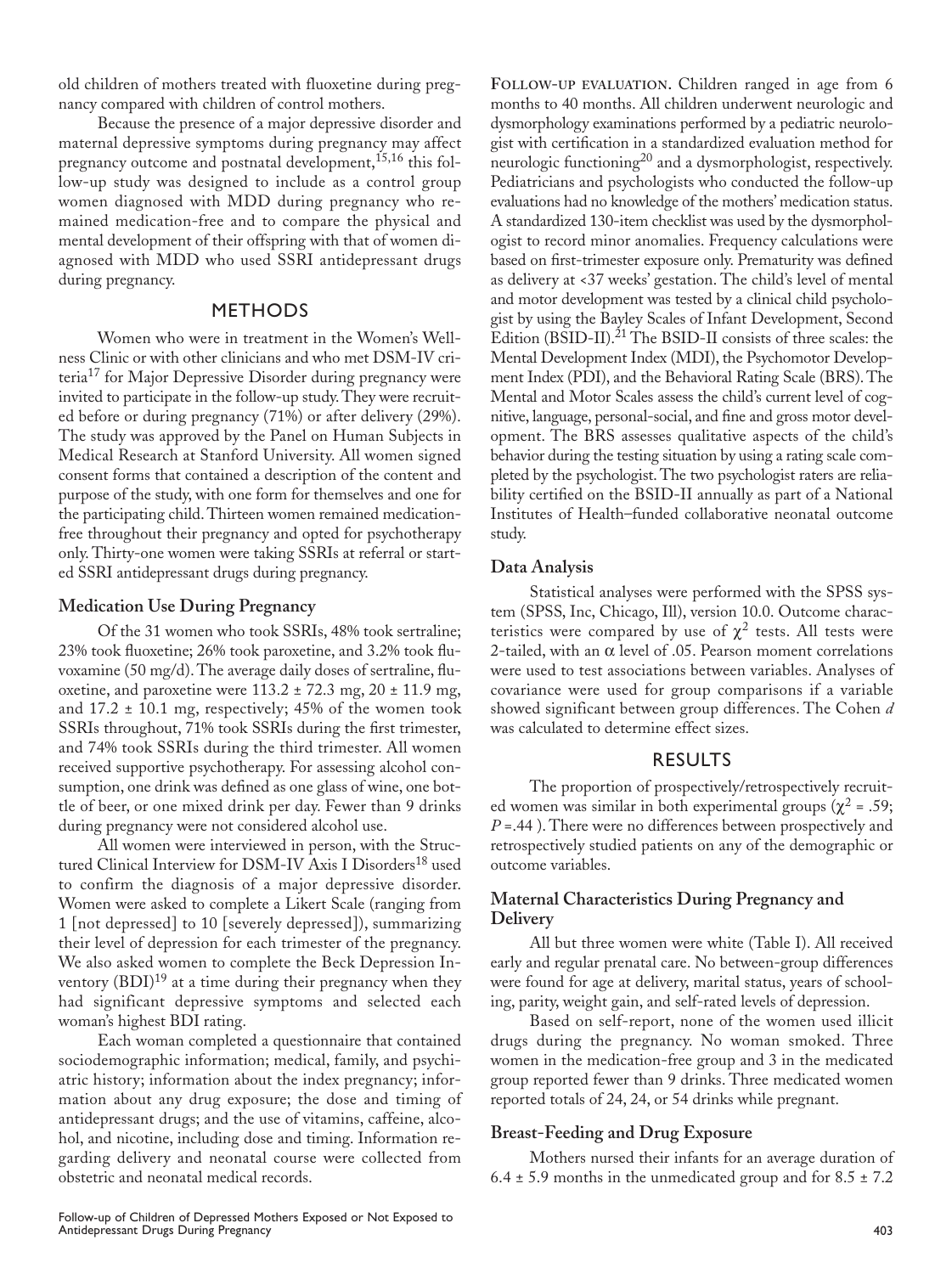| <b>Variables</b>         | <b>Women not taking</b><br>medication<br>$(n = 13)$ | <b>Women taking</b><br>medication<br>$(n = 31)$ |          |         |
|--------------------------|-----------------------------------------------------|-------------------------------------------------|----------|---------|
|                          | Frequency (%)                                       |                                                 | $\chi^2$ | P value |
| Married                  | 11/13(85)                                           | 28/31 (90)                                      | 6.06     | .11     |
| Miscarriages             | 7/13(54)                                            | 9/31(29)                                        | 2.44     | .19     |
| Alcohol use              | 0/13(0)                                             | 3/31(10)                                        | 1.35     | .25     |
| Tobacco use              | 0/13(0)                                             | 0/31(0)                                         |          |         |
| Illicit drug use         | 0/13(0)                                             | 0/31(0)                                         |          |         |
| Prenatal vitamins        | 13/13(100)                                          | 26/31(84)                                       | 2.37     | .12     |
| Vegetarian diet          | 0/13(0)                                             | 3/30(10)                                        | 1.39     | .24     |
| Illness or flu during    |                                                     |                                                 |          |         |
| pregnancy                | 4/13(31)                                            | 10/31(32)                                       | 0.01     | .92     |
| Exercise                 | 7/13(54)                                            | 25/31(81)                                       | 3.32     | .07     |
| Cesarean delivery        | 4/13(31)                                            | 8/31(26)                                        | 0.11     | .74     |
|                          | Mean (SD)                                           |                                                 | t        | P value |
| Age at delivery (y)      | 36.6(3.5)                                           | 34.9(3.8)                                       | 1.38     | .17     |
| Education (y)            | 17.0(1.4)                                           | 16.8(2.8)                                       | 0.33     | .74     |
| Parity                   | 1.62(.9)                                            | 1.65(1.1)                                       | 0.09     | .93     |
| Hours in labor           | 7.34(7.1)                                           | 10.1(7.4)                                       | 1.14     | .26     |
| Weight gain during       |                                                     |                                                 |          |         |
| pregnancy (lb)           | $30.6$ (11.6)                                       | 30.0(14.8)                                      | 0.14     | .89     |
| Depression ratings       |                                                     |                                                 |          |         |
| (Likert scale):          |                                                     |                                                 |          |         |
| $1-3$ mos                | 4.2(2.5)                                            | 5.0(2.5)                                        | 1.06     | .29     |
| $4-6$ mos                | 5.4(3.2)                                            | 5.0(2.8)                                        | 0.39     | .70     |
| $7-9$ mos                | 6.1(2.3)                                            | 4.8(3.0)                                        | .4       | .17     |
| <b>BDI</b> maximum score | 24.0(8.2)                                           | 21.3(7.9)                                       | 0.57     | .58     |

months in the medicated group  $(t = 0.85; P = .4$ , Table II). Three previously unmedicated mothers took sertraline for postpartum depressive disorder and breast-fed for an average of 3.8 ± 3.8 months (average dose, 58.3 ± 38.2 mg). Among the medication-exposed mothers, 10 took sertraline (119.4 ± 75.8 mg; 11.9 ± 9.5 months), 4 took paroxetine (28.6 ± 14.3 mg;  $7.8 \pm 7.3$  months), and 3 took fluoxetine  $(23.3 \pm 15.3$  mg;  $3 \pm 1.7$  months).

#### **Birth Outcome and Follow-up Evaluation**

There were no stillbirths. No differences between the groups were observed for gestational age, premature births, birth weight and/or length (Table II). Drug-exposed children had lower APGAR scores at 1 and 5 minutes than unexposed children. There was a trend for more drug-exposed children to be admitted to neonatal intensive care units compared with their unexposed peers. All mothers of infants admitted to neonatal intensive care units had taken antidepressant drugs during the third trimester. Reasons for admission included respiratory distress in six newborn infants and meconium aspiration in four; one infant was admitted for a cardiac murmur.

#### **Neurodevelopmental Examination at Follow-up**

Weight, height, and fronto-occipital head circumference expressed as percentage were similar in both groups of children (Table II). The groups had similar sex distributions ( $\chi^2$  = 0.64; *P* = .43). Two children whose mothers took medication were noted to have slight hypotonia; one had slight gross motor delay and one had slightly increased tone at the hips. One child whose mother did not take medication exhibited intermittent toe walking.

#### **Dysmorphology Examination**

Regarding major structural anomalies, a bilateral lacrimal duct stenosis that required surgical correction occurred in a child whose mother had taken no antidepressant drugs during pregnancy and a small asymptomatic ventricular septal defect that had required no intervention at age 3 was observed in a medication-exposed child ( $χ² = 0.13; P = .72$ ). Fifty-four percent of unexposed and 76% of exposed children had minor structural anomalies ( $\chi^2$  = 0.18; *P* = 17). Three or more minor structural anomalies were observed in 15% of unexposed and 29% of exposed children ( $χ² = 0.19; P = .37$ ).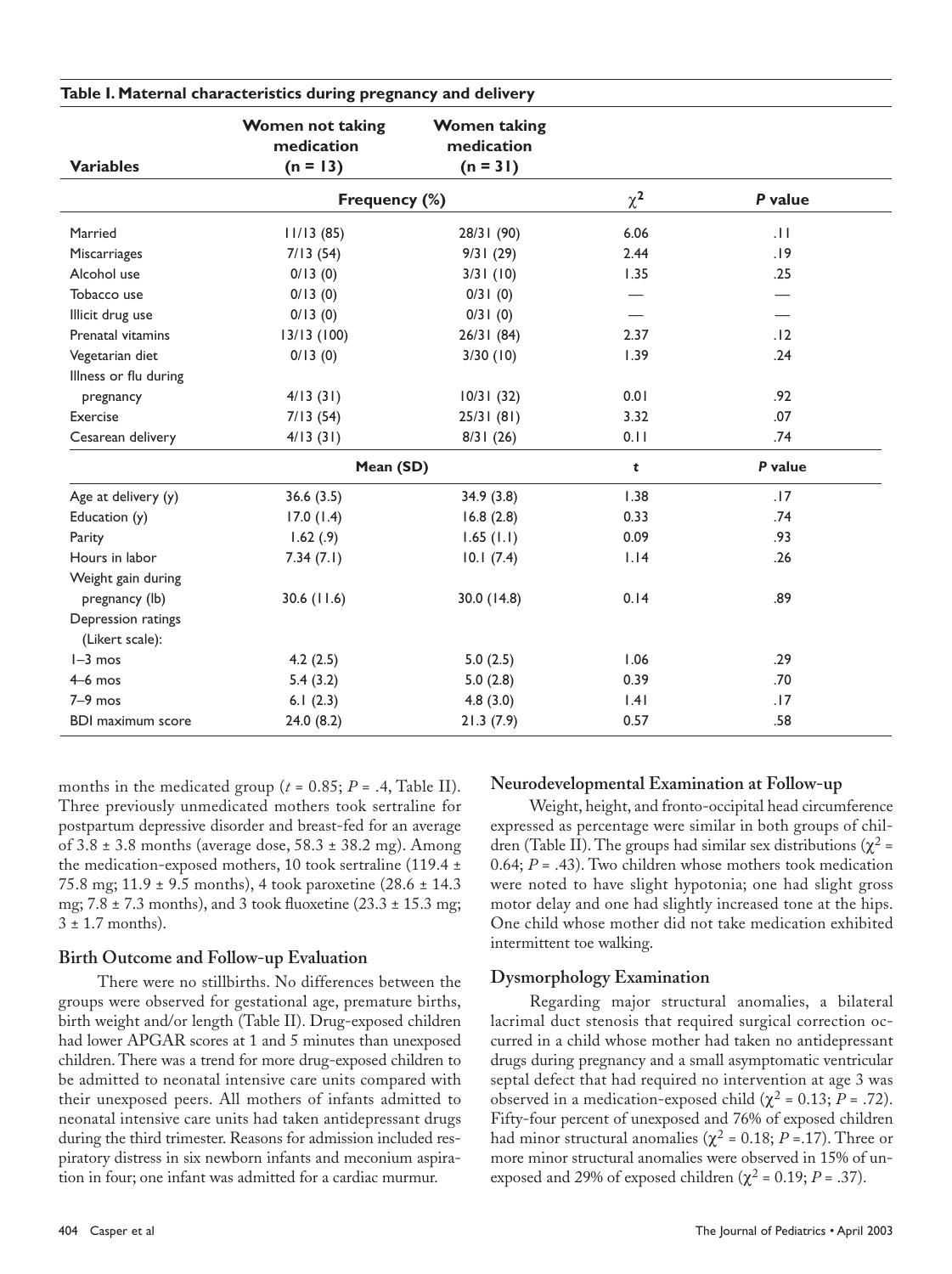|                       | <b>Children not</b><br>exposed to<br>medication during<br>pregnancy ( $n = 13$ ) | <b>Children</b><br>exposed to<br>medication during<br>pregnancy $(n = 31)$ |               |         |  |
|-----------------------|----------------------------------------------------------------------------------|----------------------------------------------------------------------------|---------------|---------|--|
| At birth              | Frequency (%)                                                                    |                                                                            | $\chi^2$ or t | P value |  |
| Preterm               | 1/13(8)                                                                          | 1/31(3)                                                                    | .39           | .53     |  |
| First born            | 5/13(38)                                                                         | 15/31(48)                                                                  | 4.02          | .55     |  |
| Admission to neonatal |                                                                                  |                                                                            |               |         |  |
| intensive care units  | 0/13(0)                                                                          | 7/31(23)                                                                   | 3.62          | .06     |  |
| Breast-feeding        | 11/13(85)                                                                        | 28/31 (90)                                                                 | .30           | .59     |  |
| SSRI medication while |                                                                                  |                                                                            |               |         |  |
| breast-feeding        | 3/13(23)                                                                         | 17/31(55)                                                                  | 3.73          | .05     |  |
|                       | Mean (SD)                                                                        |                                                                            |               |         |  |
| Gestational age (wk)  | 38.7 (1.5)                                                                       | 39.1(1.1)                                                                  | .88           | .38     |  |
| Birth weight (g)      | 3363 (498.5)                                                                     | 3394 (432.2)                                                               | .21           | .84     |  |
| Birth length (cm)     | 49.7 (7.2)                                                                       | 50.3(2.5)                                                                  | .29           | .78     |  |
| APGAR at 1 min        | 8.2(1.2)                                                                         | 7.0(1.9)                                                                   | 2.07          | .05     |  |
| APGAR at 5 min        | 9.0(0)                                                                           | 8.4(1.0)                                                                   | 3.20          | .00.    |  |
| At follow-up:         |                                                                                  |                                                                            |               |         |  |
| Age (mo)              | 17.7(8.7)                                                                        | 12.9(9.6)                                                                  | 1.57          | .12     |  |
| Weight (%)            | 46.7(27.4)                                                                       | 48.4 (29.4)                                                                | .18           | .86     |  |
| Height (%)            | 49.7 (30.1)                                                                      | 41.9(28.0)                                                                 | .82           | .42     |  |
| Fronto-occipital      |                                                                                  |                                                                            |               |         |  |
| circumference %       | 50.3(28.1)                                                                       | 54.2 (25.9)                                                                | .45           | .66     |  |

# **Table II. Physical characteristics of the infants of depressed mothers at birth and at follow-up examination**

#### **Mental and Psychomotor Developmental Outcomes**

Mental and psychomotor developmental outcomes were assessed by the BSID II<sup>22</sup> and are set forth in Table III. There were no significant differences in MDI between unexposed and exposed children. Drug-exposed children, however, were rated significantly lower than unexposed children on the psychomotor index (PDI) and on the BRS. Examination of the BRS factor scales revealed specifically lower scores for behavioral motor quality in SSRI-exposed children. The differences were notable for tremulousness and for fine motor movements. After adjusting for APGAR scores at birth, at 5 minutes the between-group differences in the PDI and in motor quality were weaker, but they remained significant.

#### **DISCUSSION**

The current study found that children exposed to SSRI antidepressant drugs in utero did not differ on most birth outcome and follow-up measures from children of depressed mothers who elected not to take medication during pregnancy. Drug-exposed newborn infants were found to have lower APGAR scores. At follow-up examination, the mental development of drug-exposed children was similar to that of unexposed children. However, we found evidence that prenatal SSRI exposure may have subtle effects on motor development and motor control.

Follow-up of Children of Depressed Mothers Exposed or Not Exposed to Antidepressant Drugs During Pregnancy 405

The healthy lifestyle of the women in our study (eg, use of prenatal vitamins, no smoking, little alcohol use, and regular exercise) makes this sample different from that of other published pregnancy outcome studies and might have contributed to the finding that antidepressant drugs did not increase the risk of prematurity or low birth weight.<sup>22</sup> Such overall good health in the mothers contrasts with studies that have found depressive symptoms to be associated with poor health behaviors, which by themselves adversely affect pregnancy outcome, such as increased life stress, poor weight gain, smoking, or alcohol use.<sup>15</sup> Indeed, other outcome studies have found an excess of smoking, alcohol use, or higher maternal ages among women using antidepressant drugs.<sup>9,10,12,22</sup> Some birth outcome studies<sup>7,8,23</sup> have not included data on maternal nicotine or alcohol use. Screening for alcohol use during pregnancy is indispensable in view of reports from the Centers for Disease Control and Prevention<sup>24</sup> that drinking among women of childbearing age has risen again in the 1990s and because moderate exposure to alcohol can be associated with fetal malformations.25

The finding that children of medicated mothers had lower APGAR scores at birth compared with children of medication-free mothers is consistent with a recent report by Simon et al, $^{22}$  who found lower APGAR scores after thirdtrimester exposure to antidepressant drugs. The trend toward increased frequency of admissions to neonatal intensive care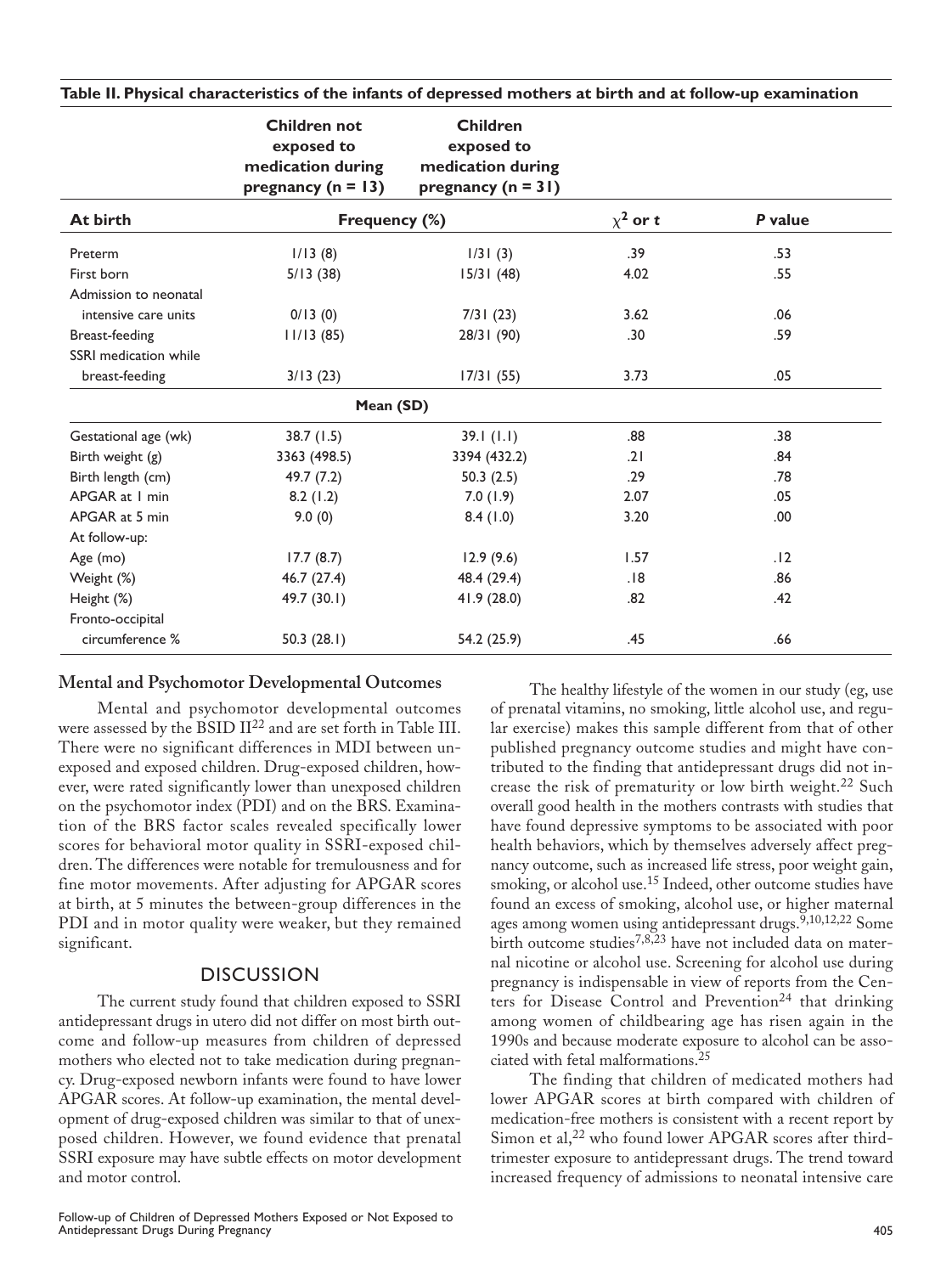| Table III. Neurodevelopmental test results of children exposed or not exposed to SSRI antidepressant medica- |  |
|--------------------------------------------------------------------------------------------------------------|--|
| tion in utero using the Bayley Scales of Infant Development (BSID-II)                                        |  |

|                            | <b>Children not</b><br>exposed<br>$(n = 13)$ | <b>Children</b><br>exposed<br>$(n = 31)$ |      |         |       |         |      |
|----------------------------|----------------------------------------------|------------------------------------------|------|---------|-------|---------|------|
| <b>Bayley scales</b>       | Mean (SD)                                    |                                          | t    | P value | $F^*$ | P value | ď    |
| <b>MDI</b>                 | 94.3 (7.5)                                   | 91.0(13.3)                               | 0.83 | .41     | 2.12  | .15     | 0.27 |
| PDI                        | 98.2(9.1)                                    | $90.0$ (11.4)                            | 2.30 | .03     | 5.55  | .02     | 0.76 |
| <b>BRS</b>                 | 89.5 (15.4)                                  | 76.0 (24.6)                              | 2.18 | .04     | 2.57  | .12     | 0.72 |
| <b>BRS</b> factor scales   |                                              |                                          |      |         |       |         |      |
| Attention arousal          | 94.0(7.1)                                    | 76.6 (25.6)                              | 0.92 | .38     | 1.20  | .31     | 0.30 |
| Orientation/engagement     | 76.6 (30.1)                                  | 73.0 (27.2)                              | 0.34 | .74     | 0.02  | .88     | 0.11 |
| Emotional regulation       | 87.5 (25.3)                                  | 78.3 (27.6)                              | 0.92 | .37     | 0.07  | .79     | 0.30 |
| Motor quality              | 88.8 (20.2)                                  | 68.6 (29.0)                              | 2.62 | .01     | 4.02  | .05     | 0.87 |
| Motor quality factor items |                                              |                                          |      |         |       |         |      |
| Gross motor movement       | 4.77(.44)                                    | 4.43(0.68)                               | 1.93 | .06     | 2.01  | .17     | 0.64 |
| Fine motor movement        | 5.00(0)                                      | 4.71( .46)                               | 2.83 | .01     | 2.22  | .15     | 0.94 |
| Control of movement        | 4.77(.44)                                    | 4.60(.56)                                | 0.96 | .34     | 0.55  | .46     | 0.32 |
| <b>Tremulousness</b>       | 5.00(0)                                      | 4.87(.34)                                | 1.82 | .08     | 3.37  | .08     | 0.60 |
| Slow and delayed movement  | 4.92(.28)                                    | 4.83(.38)                                | 0.77 | .45     | 0.06  | ا 8.    | 0.25 |
| Frenetic movement          | 5.00(0)                                      | 4.87(.43)                                | 1.68 | .10     | 2.14  | . I 5   | 0.56 |
| <b>Hypertonicity</b>       | 5.00(0)                                      | 4.97(.18)                                | 0.65 | .52     | 0.74  | .40     | 0.22 |
| Hypotonicity               | 4.92(.28)                                    | 4.90(.31)                                | 0.23 | .82     | 0.05  | .83     | 0.08 |

\*Analysis of covariance, corrected for APGAR scores at 5 minutes.

†Cohen *d* = effect size.

units in exposed newborn infants also indicates poorer perinatal adjustment. Indeed, several other investigators $12,23$  have found higher rates of special care nursery admissions in infants with third-trimester exposure or recorded a higher rate of postnatal complications.<sup>8</sup> All medicated mothers in our study whose newborn infants were admitted to the neonatal intensive care unit had taken antidepressant drugs during the last trimester. Taken together, these observations suggest that SSRIs taken in the last trimester may put the newborn infant at risk for perinatal complications, either through direct toxic effects or through effects from drug withdrawal.<sup>26</sup>

Importantly, at follow-up, the children's mental development and their attention, orientation, and emotional regulation were comparable in both groups. Two other follow-up studies have reported normal neurobehavioral development in children exposed in utero to fluoxetine.<sup>13,14</sup> In particular, Nulman et al,<sup>13</sup> who used the BSID-II<sup>21</sup> as well as other instruments, described similar mental developmental index scores and similar temperamental and language development in exposed children compared with children of "mothers who had not been exposed to any agent known to affect the fetus adversely." However, Nulman et al<sup>13</sup> did not report data for the PDI or the BRS of the BSID-II.

Our observation that SSRI-exposed children were slightly delayed in their psychomotor development and dis-

played subtle changes in motor movement control at followup compared with unexposed children is intriguing. The clinical implications of these findings are not known. Motor changes after SSRI exposure would be consistent with studies that have found the serotonin system to be the oldest and most expansive system within the vertebrate CNS with welldocumented regulatory influence on muscle tone and other motor output.<sup>27</sup> Specifically, the findings of tremulousness and inappropriate fine motor movements in exposed children are consistent with reports describing a higher frequency of tremor and hyperkinesia in SSRI-treated children as opposed to placebo-treated children.28,29 Results of the statistical correction for differences in APGAR scores suggest an association between APGAR scores at birth and motor functioning at follow-up. Nonetheless, differences between the exposed and unexposed groups in psychomotor development and motor quality remained significant after controlling for APGAR scores, and the effect sizes were moderate to large.

The current study demonstrates how difficult it is to control confounding variables, since, just as in other published outcome studies, the design tends to be influenced by the clinical needs of the patients. In this study, three children of previously unmedicated mothers were exposed to medication during breast-feeding. The amounts of drug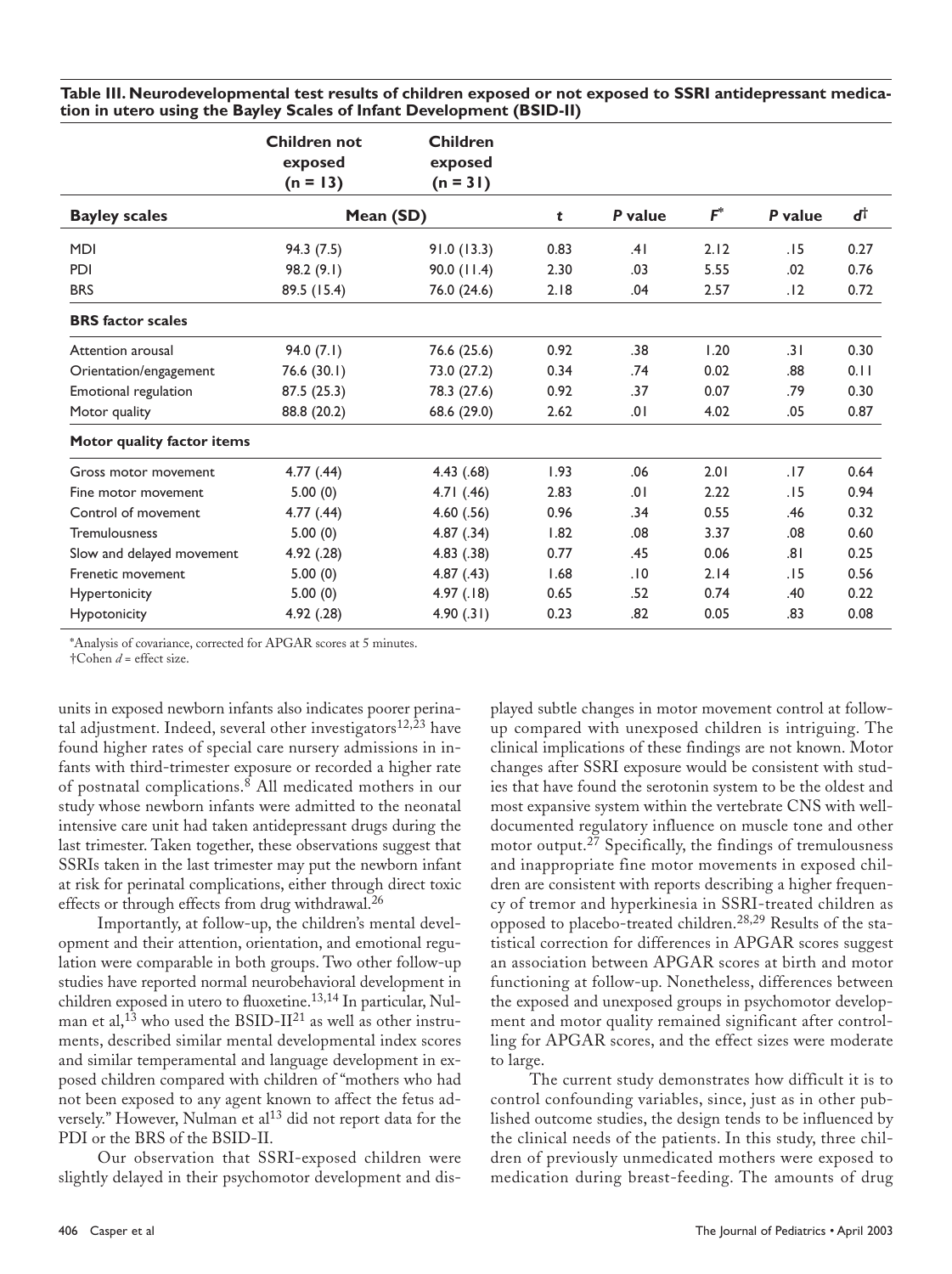reaching the infant through breast milk would be expected to be small, from 1% to 10% of the maternal dose,  $30-32$  and their effects would have attenuated any between-group differences. On the other hand, we cannot rule out that SSRI exposure during breast-feeding, which occurred in about half of the exposed children, might have contributed to the findings in motor development. The issue of whether antidepressant drugs in breast milk have potential long-term effects on infants' health and behavior has so far received little attention. Yoshida et al<sup>33</sup> observed normal development at 1 year in 4 breast-fed infants whose mothers were taking fluoxetine, whereas Chambers et  $al^{34}$  reported reduced growth curves for the first 6 months in nursing infants whose mothers took fluoxetine.

#### **Study Limitations**

The use of different types of SSRI antidepressant drugs and the doses and timing of the medication were outside the investigators' immediate control. Second, because of its sample size, the study had insufficient statistical power to detect differences in the incidence of major and minor structural malformations between exposed and unexposed children and to detect statistically significant differences in neonatal care unit admissions. Third, although unlike previous studies, this study controlled for the presence of a major depressive disorder, the depressive symptom self-ratings provide at best an estimate of depression levels during the pregnancy. Last, the fact that the children, albeit not significantly different in mean age, were not age-matched but were tested at differing ages, raises the possibility that greater variances in motor skills could have influenced the results of the PDI, since motor abilities are scored by age on standardized instruments. By contrast, ratings of motor qualities, such as tremor or inappropriate fine motor movements, might be expected to be less age-dependent.

This study is best viewed as a pilot investigation. Our results highlight the importance of including comprehensive assessments of motor development in follow-up studies of children with intrauterine exposure to SSRI antidepressant drugs. The information from this and two other studies $^{13,14}$ that the children were not affected in their cognitive and emotional development by prenatal exposure to SSRI antidepressant drugs is reassuring.

*We thank the women who participated in this study.*

#### REFERENCES

**1.** Weissman MM. Advances in psychiatric epidemiology: rates and risks for major depression. Am J Public Health 1987;77:445-51.

**2.** Wisner KL, Zarin DA, Holmboe ES, Appelbaum PS, Gelenberg AJ, Leonard HL, et al. Risk-benefit decision making for treatment of depression during pregnancy. Am J Psychiatry 2000;157:1933-40.

**3.** Spinelli M. Interpersonal psychotherapy for depressed antepartum women: a pilot study. Am J Psychiatry 1997;154:1028-30.

**4.** Briggs G, Freeman R, Yaffe S. Drugs in pregnancy and lactation: a reference guide to fetal and neonatal risk. 5th ed. Baltimore (MD): Williams & Wilkins; 1998.

Follow-up of Children of Depressed Mothers Exposed or Not Exposed to Antidepressant Drugs During Pregnancy 407

**5.** Hostetter A, Ritchie J, Stowe Z. Amniotic fluid and umbilical cord blood concentrations of antidepressants in three women. Biol Psychiatry 2000;48:1032-4.

**6.** Heikinen T, Ekblad U, Laine K. Transplacental transfer of amitriptyline and nortriptyline in isolated perfused human placenta. Psychopharmacology 2001;153:450-4.

**7.** Pastuszak A, Schick-Boschetto B, Zuber C. Pregnancy outcome following first-trimester exposure to fluoxetine (Prozac). JAMA 1993;269:2246-8.

**8.** Goldstein D, Sundell K, Corbin L. Birth outcomes in pregnant women taking fluoxetine. N Engl J Med 1997;336:872-3.

**9.** Kulin N, Pastuszak A, Sage S, Schick-Boschetto B, Spivey G, Feldkamp M, et al. Pregnancy outcome following maternal use of the new selective serotonin reuptake inhibitors: a prospective controlled multicenter study. JAMA 1998;279:609-10.

**10.** Ericson A, Kallen B, Wiholm BE. Delivery outcome after the use of antidepressants in early pregnancy. Eur J Clin Pharmacol 1999;55:503-8.

**11.** Einarson A, Fatoye B, Moumita S, Lavigne S, Brochu J, Chambers C, et al. Pregnancy outcome following gestational exposure to venlafaxine: a multicenter prospective controlled study. Am J Psychiatry 2001;158:1728-30.

**12.** Chambers C, Johnson K, Dick L, Felix R, Jones K. Birth outcomes in pregnant women taking fluoxetine. N Engl J Med 1996;335:1010-5.

**13.** Nulman I, Rovet J, Stewart D, Wolpin J, Gardner H, Theis J, et al. Neurodevelopment of children exposed in utero to antidepressant drugs. N Engl J Med 1997;336:258-62.

**14.** Mattson S, Eastvold A, Jones K, Harris J, Chambers C. Neurobehavioral follow-up of children prenatally exposed to fluoxetine [abstract]. Teratology 1999;59:376.

**15.** Orr S, Miller C. Maternal depressive symptoms and the risk of poor pregnancy outcome. Epidemiol Rev 1995;17:165-71.

**16.** Lundy B, Jones N, Field T, Nearing G, Davalos M, Pietro P, et al. Prenatal depression effects on neonates. Infant Behav Dev 1999;22:121-37.

**17.** DSM I. Diagnostic and statistical manual of mental disorders. 4th ed. Washington (DC): American Psychiatric Association; 1994.

**18.** First M, Spitzer RL, Gibbon M, Williams JBW. Structured clinical interview for DSM IV axis I disorders. Washington (DC): APA Press; 1997.

**19.** Beck A, Ward C, Mendelson M, Mock J, Erbaugh J. An inventory for measuring depression. Arch Gen Psychiatry 1961;4:561-71.

**20.** Amiel-Tison C. A method for neurologic evaluation within the first year of life. In: Gluck L, editor. Current problems in pediatrics. Chicago (IL): Year Book Medical Publishers; 1976. p. 2-33.

**21.** Bayley N. Bayley Scales of Infant Development. 2nd ed. San Antonio (TX): The Psychological Corporation; 1993.

**22.** Simon G, Cunningham M, Davis R. Outcomes of prenatal antidepressant exposure. Am J Psychiatry 2002;159:2055-61.

**23.** Cohen L, Heller V, Bailey J, Grush L, Ablon J, Bouffard S. Birth outcomes following prenatal exposure to fluoxetine. Biol Psychiatry 2000;48:996- 1000.

**24.** Centers for Disease Control and Prevention. Alcohol consumption among pregnant and childbearing-age women—United States 1991 and 1996. MMWR Morb Mortal Wkly Rep 1997;46:349-50.

**25.** Moore C, Khoury M, Liu Y. Does light-to-moderate alcohol consumption during pregnancy increase the risk for renal anomalies among offspring? Pediatrics 1997;99:E11.

**26.** Stiskal J, Kulin N, Koren G, Ho T, Ito S. Neonatal paroxetine withdrawal syndrome. Arch Dis Child Fetal Neonat Ed 2001;84:F134-5.

**27.** Jacobs B, Fornal C. Serotonin and behavior, a general hypothesis. In: Bloom F, Kupfer D, editors. Psychopharmacology, the fourth generation of progress. New York: Raven Press; 1995. p. 461-9.

**28.** Research Unit on Pediatric Psychopharmacology Study Group. Fluvoxamine for the treatment of anxiety disorders in children and adolescents. N Engl J Med 2001;344:1279-85.

**29.** March JS, Biederman J, Wolkow R, Safferman A, Mardekian J, Cook EH, et al. Sertraline in children and adolescents with obsessive-compulsive disorder: a multicenter randomized controlled trial. JAMA 1998;280:1752-6. **30.** Stowe Z, Owens M, Landry J, Kilts C, Ely T, Llewellyn A, et al. Sertraline and desmethylsertraline in human breast milk and nursing infants. Am J Psychiatry 1997;154:1255-60.